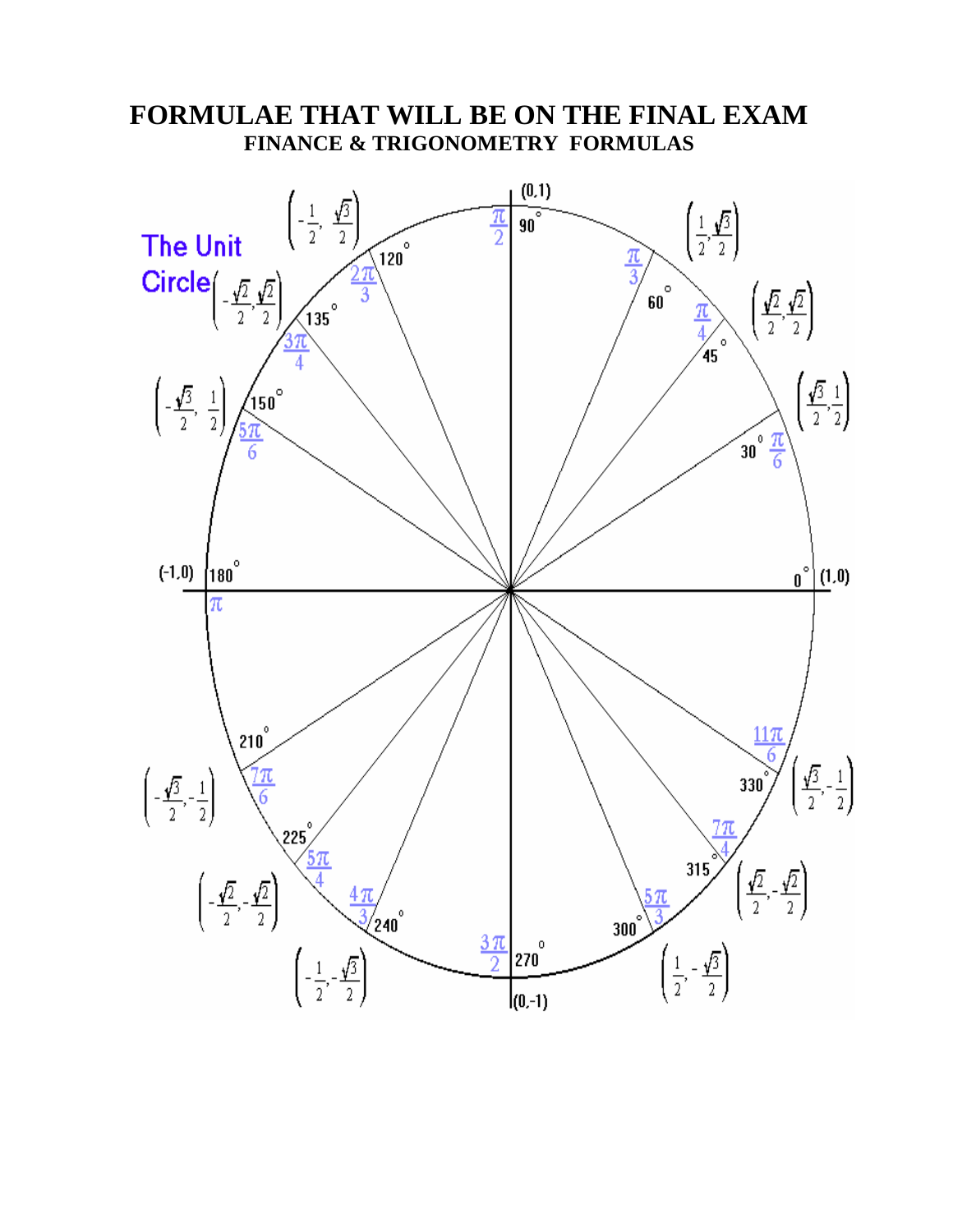$$
\cos^{2}(x) + \sin^{2}(x) = 1 \qquad 1 + \tan^{2}(x) = \sec^{2}(x) \qquad \cot^{2}(x) + 1 = \csc^{2}(x)
$$
  
\n
$$
\cos(x + y) = \cos(x)\cos(y) - \sin(x)\sin(y) \qquad \tan(x + y) = \frac{\tan(x) + \tan(y)}{1 - \tan(x)\tan(y)} \qquad \sin(x + y) = \sin(x)\cos(y) + \cos(x)\sin(y) \qquad \tan(x - y) = \frac{\tan(x) - \tan(y)}{1 + \tan(x)\tan(y)} \qquad \sin(x - y) = \sin(x)\cos(y) - \cos(x)\sin(y) \qquad \tan(x - y) = \frac{\tan(x) - \tan(y)}{1 + \tan(x)\tan(y)} \qquad \sin(x - y) = \frac{\cos(x) - \cos(x)\sin(y)}{1 + \cos(x) - \cos(x)\sin(y)} \qquad \sin(x - y) = \frac{\cos(x) - \cos(x)\sin(y)}{1 + \cos(x) - \cos(x)\sin(y)} \qquad \cos(x - y) = \frac{\cos(x) - \cos(x)\sin(y)}{1 + \cos(x) - \cos(x)\sin(y)} \qquad \cos(x - y) = \frac{\cos(x) - \cos(x)\sin(y)}{1 + \cos(x) - \cos(x)\sin(y)} \qquad \cos(x - y) = \frac{\cos(x) - \cos(x)\sin(y)}{1 + \cos(x) - \cos(x)\sin(y)} \qquad \cos(x - y) = \frac{\cos(x) - \cos(x)\sin(y)}{1 + \cos(x) - \cos(x)\sin(y)} \qquad \cos(x - y) = \frac{\cos(x) - \cos(x)\sin(y)}{1 + \cos(x) - \cos(x)\sin(y)} \qquad \cos(x - y) = \frac{\cos(x) - \cos(x)\cos(y)}{1 + \cos(x) - \cos(x)\sin(y)} \qquad \cos(x - y) = \frac{\cos(x) - \cos(x)\sin(y)}{1 + \cos(x) - \cos(x)\sin(y)} \qquad \cos(x - y) = \frac{\cos(x) - \cos(x)\sin(y)}{1 + \cos(x) - \cos(x)\sin(y)} \qquad \cos(x - y) = \frac{\cos(x) - \cos(x)\sin(y)}{1 + \cos(x) - \cos(x)\sin(y)} \qquad \cos(x - y) = \frac{\cos(x) - \cos(x)\sin(y)}{1 + \cos(x) - \cos(x)\sin(y)} \qquad \cos(x - y) = \frac{\cos(x) - \cos(x)\sin(y)}{1 + \cos(x) - \cos(x)\sin(y)} \qquad \cos(x - y) = \frac{\cos(x) -
$$

$$
\sin(2x) = 2\sin(x)\cos(x)
$$
  
\n
$$
\cos(2x) = \begin{cases}\n\cos^2(x) - \sin^2(x) & \cos\left(\frac{x}{2}\right) = \pm\sqrt{\frac{1 + \cos(x)}{2}} \\
2\cos^2(x) - 1 & \sin\left(\frac{x}{2}\right) = \pm\sqrt{\frac{1 - \cos(x)}{2}} \\
1 - 2\sin^2(x) & \tan\left(\frac{x}{2}\right) = \pm\sqrt{\frac{1 - \cos(x)}{1 + \cos(x)}}\n\end{cases}
$$

$$
\frac{\sin(A)}{a} = \frac{\sin(B)}{b} = \frac{\sin(C)}{c}
$$
  

$$
A = P\left(1 + \frac{r}{n}\right)^{nt}
$$
  

$$
A = Pe^{rt}
$$
  

$$
A = Pe^{rt}
$$
  

$$
u \cdot v = ||u|| ||v|| \cos(\theta)
$$

## **MAT170 – FINAL EXAM – REVIEW** PART I - ALGEBRA

**A.** *Difference quotient - Section 1.3* 

Find and simplify the difference quotient,  $\frac{f(x+h)-f(x)}{h}$ ,  $h \neq 0$ *h*  $f(x+h) - f(x)$ , of each of the following functions:

1)  $f(x) = \frac{1}{3x}$ *f x* 3 1  $f(x) = \frac{1}{3x}$  <br>3)  $f(x) = 3x^2 + 4x - 8$ 2)  $f(x) = -x^2 + 5x + 9$ 

### **B.** *Function composition - Section 1.7*

1. Find  $(f \circ g)(x)$  and  $(g \circ f)(x)$ , where  $f(x) = x^2 - x + 4$  and  $g(x) = 2x - 3$ . 2. Find  $(g \circ f)(x)$ , where  $f(x) = e^{2x} - 1$ , and  $g(x) = \ln(x+1)$ .

**C.** *Inverse functions - Section 1.8* 

Find the inverse of each of the following functions:

1)  $f(x) = \frac{1}{3+x}$  $f(x) = \frac{4x}{2}$ + = 3  $f(x) = \frac{4}{2}$ 3)  $f(x) = 4 + e^{5x-2}$ 2)  $f(x) = \ln(3x - 2) - 4$ *4*)  $f(x) = x^3 - 10$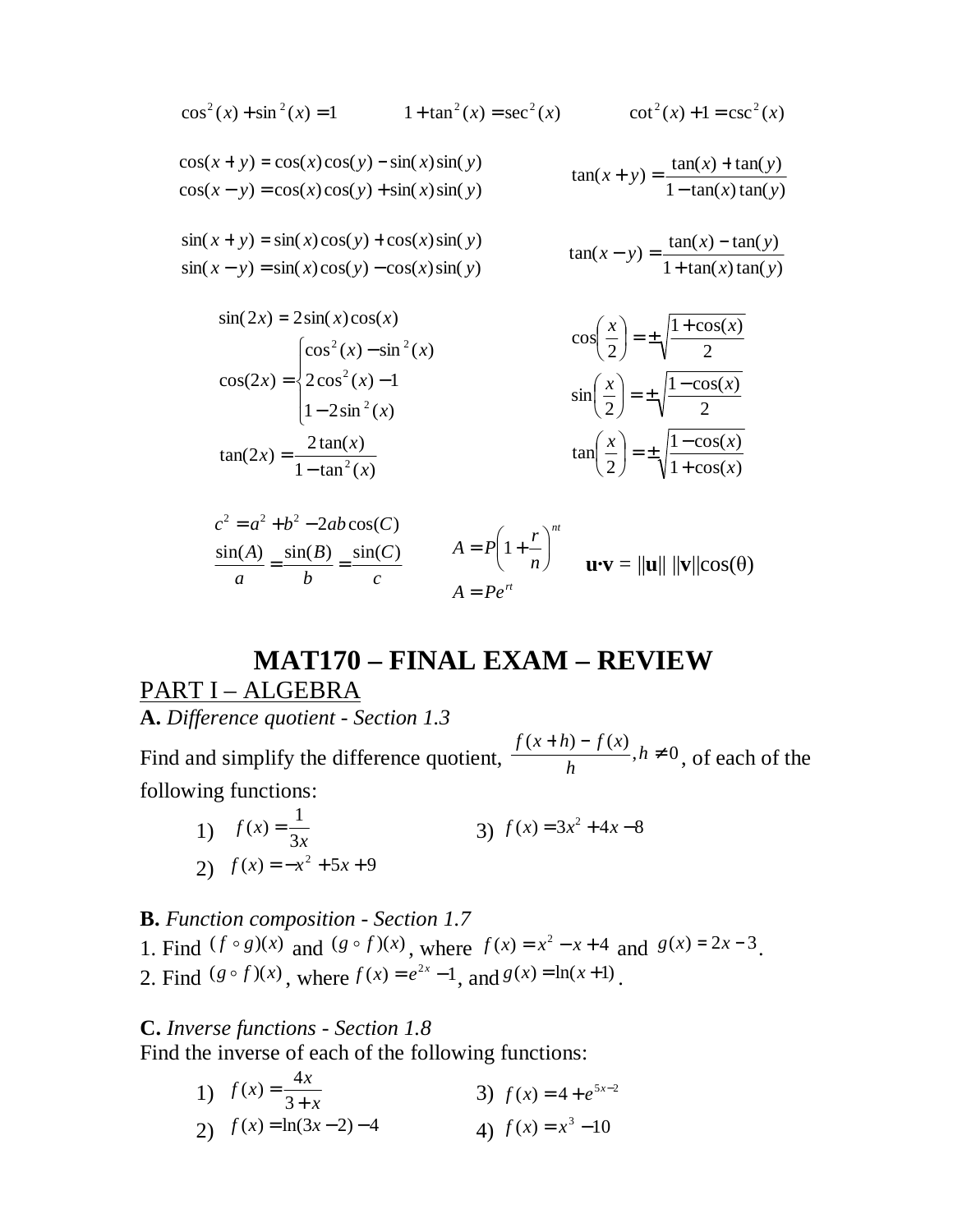**D.** *Zeros of polynomials - Section 2.3-2.5*  Find the zeros of each of the following functions:

1) 
$$
f(x) = -x^3 + x^2 + 2x
$$
  
2)  $f(x) = x^3 - x^2 + 9x - 9$ 

## **E.** *Domains of function s- Sections 1.2-1.3*

Find the domain of each of the following functions:

1) 
$$
f(x) = \frac{1-x}{x^2-9}
$$
  
\n2)  $f(x) = \frac{x+1}{3x-2}$   
\n3)  $f(x) = \log(2x+1)$   
\n4)  $f(x) = \sqrt{8-2x}$ 

### **F.** *Exponential equations – Section 3.4*

Solve each of the following exponential equations. Give the answer, first in terms of natural logarithms, and then a decimal approximation to two decimal places:

1)  $3^{2x} - 3^x - 42 = 0$ 3)  $e^{2x} - 7e^x - 18 = 0$ 2)  $5^x = 3^{x-1}$ 

**G.** *Logarithmic equations – Section 3.4* 

Solve each of the following logarithmic equations.

1)  $\log_2(x) + \log_2(x-7) = 3.$  <br>3)  $\ln(x) - \ln(x-2) = 1$ 2)  $\log_2(3x-1) = 5$ 

## **H.** *Application of rational functions – Section 2.6*

1) Suppose that an insect population in millions is modeled by

 $0.2x + 1$  $f(x) = \frac{10x+1}{2}$ +  $=\frac{10x+}{2}$ *x*  $f(x) = \frac{10x+1}{0.2x+1}$ , where  $x \ge 0$  is in months. What happens to the insect population after a long time?

 2) A company that manufactures calculators has determined that the average cost for producing *x* calculators is  $C(x) = \frac{x^2 + 4}{x^2}$  $\overline{C}(x) = \frac{15000 + 20x}{x}$  dollars. In the long run, what value does the average cost approach?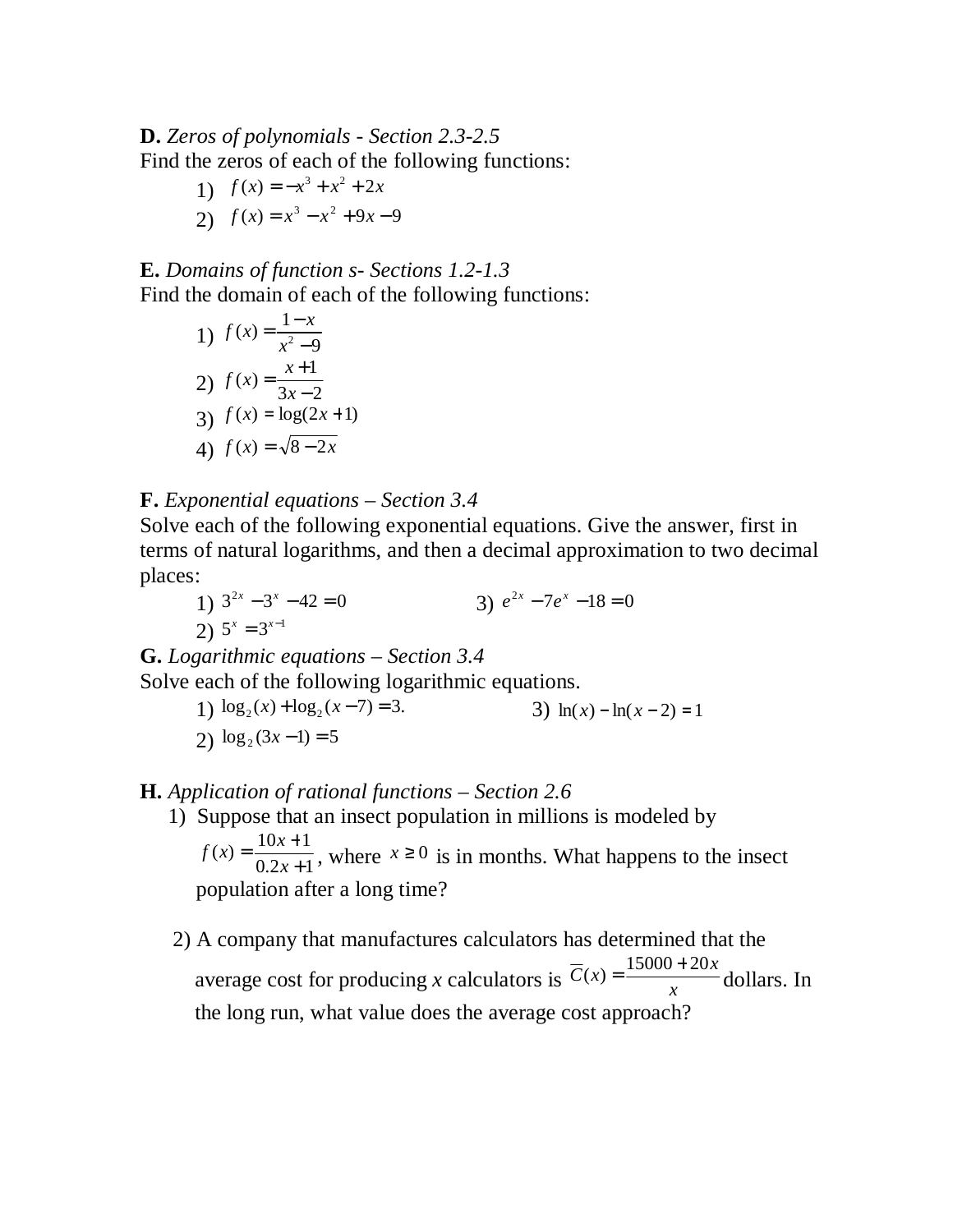### **I.** *Application of quadratic functions – Section 2.2*

- 1) An astronaut on the Moon throws a baseball upward. The height of the ball is approximated by the function  $h(t) = -2.7t^2 + 30t + 6.5$  feet, *t* is the time in seconds after the ball was thrown. When does the baseball reach its maximum height? What is the maximum height of the baseball?
	- 2) The percent increase for in-state tuition at Arizona public universities during the years  $1990 - 2002$  can be modeled by  $f(x) = 0.156x^2 - 2.05x + 10.2$ , where  $x=0$  represents 1990. What was the minimum percentage increase in tuition?

#### **J.** *Application of exponential functions – Section 3.4*

- 1) How long will it take for \$5000 to grow to \$8400 at an interest rate of 6% compounded a) quarterly? b) monthly? c) continuously?
- 2) Find the interest rate needed for \$3000 to accumulate to \$10000 in an account where the interest is compounded monthly for 7 years.

### **K.** *Transformations – Section 1.6*

1) Find the function  $g(x)$  after all of the following transformations are applied to  $x^2$ .

- a. Reflect about the x-axis
- b. Shift left 5 units
- c. Shift up 3 units

## PART II – TRIGONOMETRY

**A.** *Domain, ranges, and graph of trig functions – Sections 4.5-4.6* 

- 1) What is the domain and range of  $cos(x)$ ?
- 2) What is the domain and range of  $csc(x)$ ?
- 3) What is the domain and range of  $tan(x)$ ?
- 4) Suppose  $y = -3 \cos(2x + \pi)$ ; Find the amplitude, period and phase shift.

## **B.** *Pythagorean identity, summation, difference, double angle, half-angle formula problems – Sections 5.1-5.3*

Given  $\sin(\alpha) = -\frac{1}{8}$  $\sin(\alpha) = -\frac{3}{8}, \ \pi < \alpha < \frac{3\pi}{2}$  and  $\cos(\beta) = \frac{3}{5}, \ 0 < \beta < \frac{\pi}{2}$  find the following 1) cos( $\alpha$ ) 2) sec( $\alpha$ ) 3) tan( $\alpha$ ) 4) cot( $\alpha$ ) 5) csc( $\alpha$ ) 6) cos(2α) 7) sin(2α) 8) tan(2α) 9) cos $\left(\frac{\alpha}{2}\right)$  $\left(\frac{\alpha}{\alpha}\right)$ l ſ 2  $cos\left(\frac{\alpha}{2}\right)$  10)  $sin\left(\frac{\alpha}{2}\right)$  $\left(\frac{\alpha}{\alpha}\right)$ l ſ 2  $\sin\left(\frac{\alpha}{2}\right)$ 11)  $\sin(\alpha - \beta)$  12)  $\cos(\alpha + \beta)$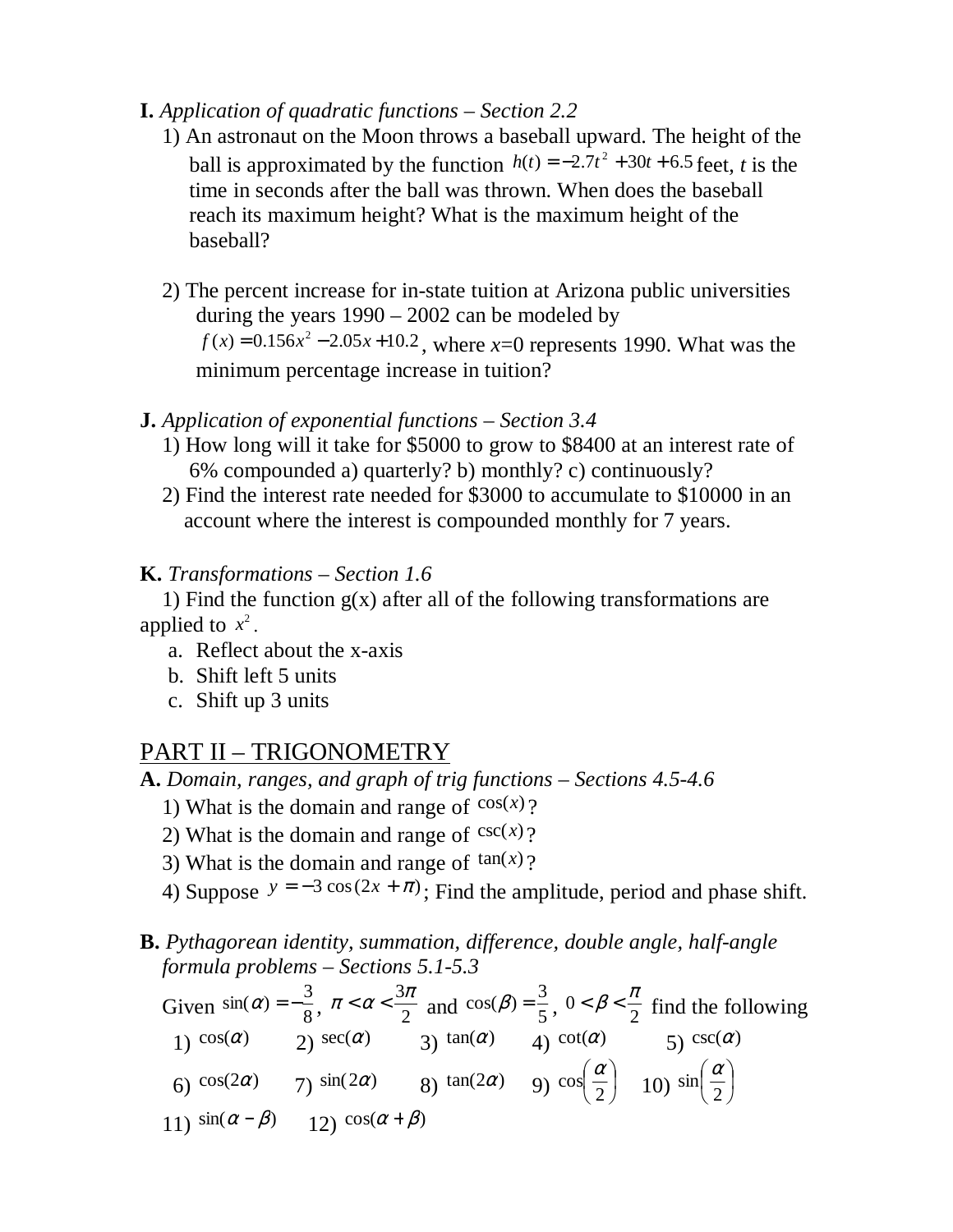- **C.** *Inverse trigonometric functions Section 4.7* 
	- 1) Find an algebraic expression for  $sin(cos^{-1}(3x))$ , where 3x is positive and in the domain of the given inverse function.
	- 2) Find an algebraic expression for  $cos(tan^{-1}(x))$ , where *x* is positive and in the domain of the given inverse function.
- **D.** *Trig identities Section 5.1*  Verify the trigonometric identities.

1) 
$$
cos(x)cot(x) + sin(x) = csc(x)
$$
  
\n2)  $\frac{cos(x) + sin(x) - sin^3(x)}{sin(x)} = cot(x) + cos^2(x)$   
\n3)  $sin(2x)sin(x) + 2cos^3(x) = 2cos(x)$ 

#### **E.** *Trig equations – Section 5.5*

- 1) Solve  $\sin(2x) + \sqrt{2}\cos x = 0$  in the interval  $[0, 2\pi)$ .
- 2) Solve  $2\sin^2 x 5\sin x + 2 = 0$  in the interval  $[0, 2\pi)$ .

#### **F.** *Arc length – Section 4.1*

1. Algiers, Algeria and Barcelona, Spain lie on the same line of longitude. Algiers is located at 36.8°N latitude and Barcelona is located at 41.4° N latitude. Find the distance between Algiers and Barcelona. Note the radius of the earth is approximately 3960 miles.

### **G.** *Law of sines – Section 6.1*

1) Solve the following triangle:

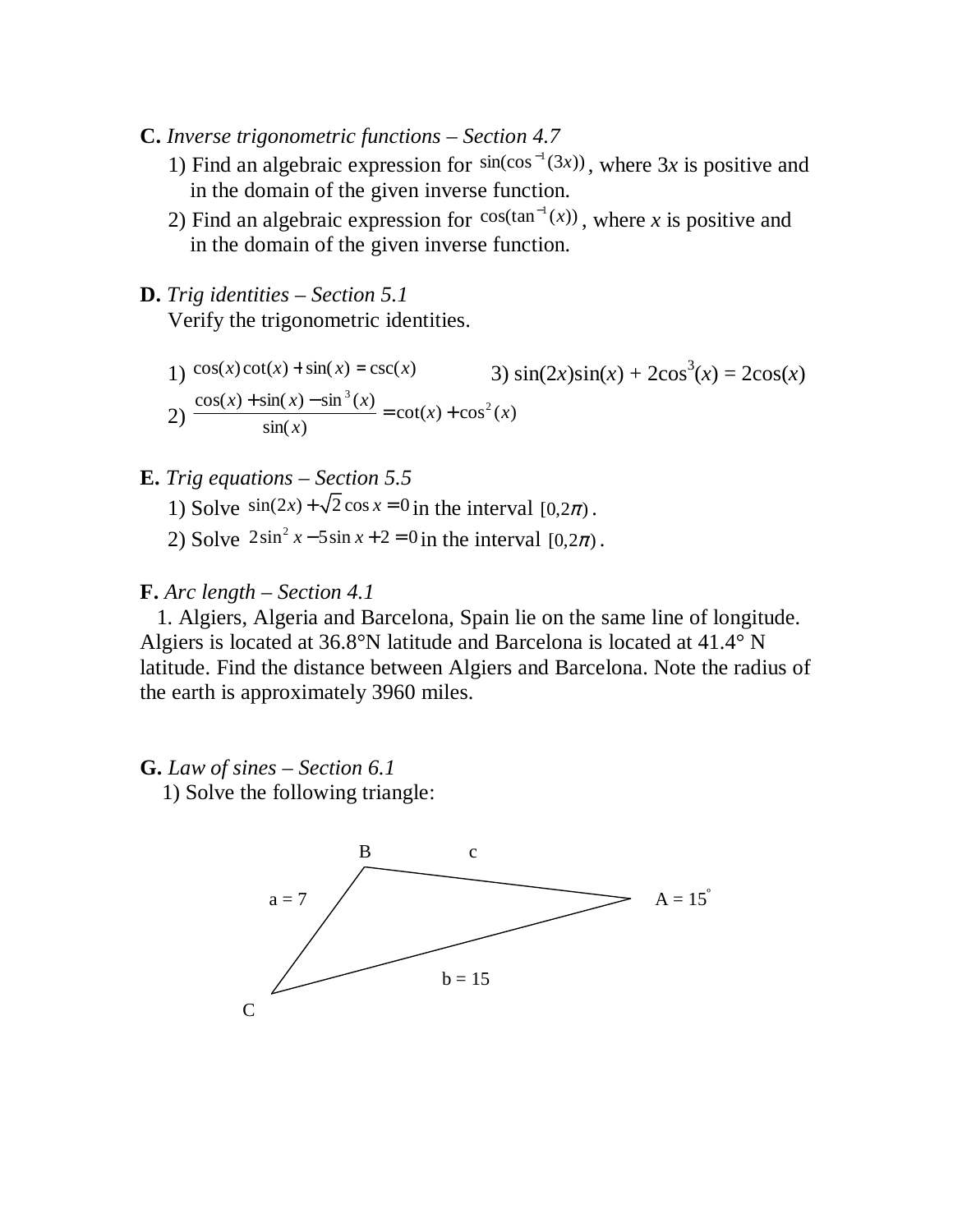2) An aircraft is spotted by two observers who are 5000 meters apart. As the airplane passes over the line joining the observers, each observer takes a sighting of the angle of elevation of the airplane. The first observer sights the plane at  $40^{\circ}$  and the second observer sights the plane at  $35^{\circ}$ . How far away is the airplane from the first observer?

### **H.** *Law of cosines – Section 6.2*

1)A pilot is flying from Jackson, Michigan, to Chicago, Illinois, a distance of approximately 200 miles. As he leaves Jackson, he flies 20 degrees off course for 50 miles. How far is he then from Chicago?

2)A tourist stands 100 ft from the base of the Leaning Tower of Pisa. With the tower leaning away from the observer, the observer looking up at an angle of  $52^{\circ}$  finds that the distance from the top of the tower to where he is standing is 228 ft. Find the angle the Leaning Tower makes with the ground?

**I.** *Vectors and Dot Product – Sections 6.1-6.2* 

- **1**)  $v = 5i 4j$ ,  $w = 2i j$ a)  $2v + 3w =$ **b**)  $v - 5w =$
- 2) **v = 6i + j, w =** 2**i –**3**j** 
	- a)  $\mathbf{v} \cdot \mathbf{w} =$
	- **b**)  $\|\mathbf{v}\|$ =

c) 
$$
||2w||=
$$

d) What is the angle between **v** and **w**?

## **ANSWERS**

**(Some of these answers have the possibility of not being correct)**

## PART I – ALGEBRA ANSWERS

**A.** 1) 
$$
-\frac{1}{3x(x+h)}
$$
 2)  $-2x+5-h$  3)  $6x+4+3h$ 

**B.** 1) 
$$
(f \circ g)(x) = 4x^2 - 14x + 16
$$
,  $(g \circ f)(x) = 2x^2 - 2x + 5$  2)  $(g \circ f)(x) = 2x$ 

C. 1) 
$$
f^{-1}(x) = \frac{3x}{4-x}
$$
 2)  $f^{-1}(x) = \frac{e^{x+4} + 2}{3}$   
3)  $f^{-1}(x) = \frac{\ln(x-4) + 2}{5}$  4)  $f^{-1}(x) = \sqrt[3]{x+10}$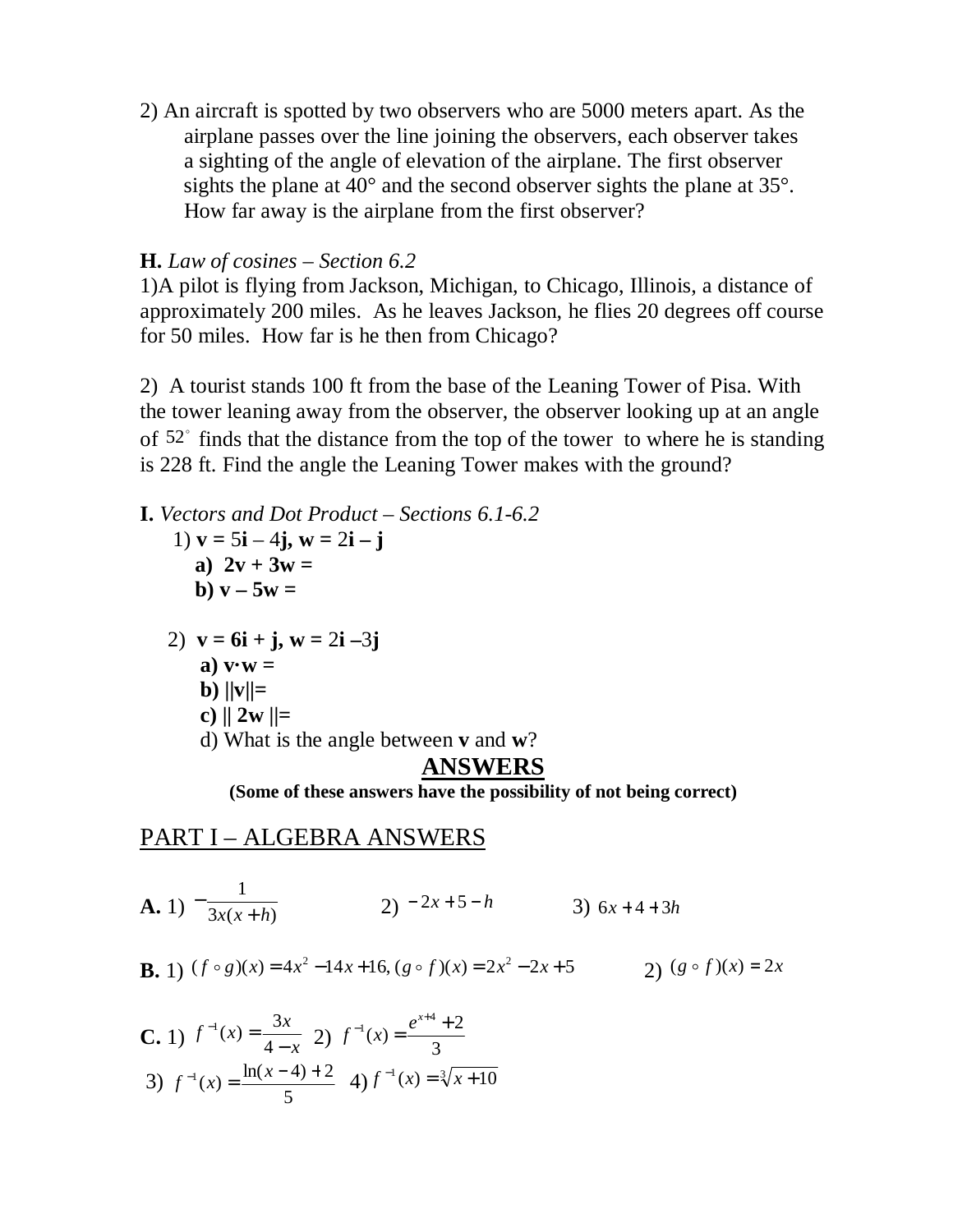**D.** 1) zeros are 2, 0,  $-1$  2) zeros are 1,  $3i$ ,  $-3i$ 

**E.** 1) 
$$
(-\infty, -3) \cup (-3, 3) \cup (3, \infty)
$$
  
\n2)  $(-\infty, \frac{2}{3}) \cup (\frac{2}{3}, \infty)$   
\n3.)  $\left(-\frac{1}{2}, \infty\right)$   
\n4)  $(-\infty, 4]$ 

**F.** 1)  $x = \log_3(7) = \frac{\ln(7)}{\ln(3)} \approx 1.77$  $x = \log_3(7) = \frac{\ln(7)}{\ln(3)} \approx 1.77$  2)  $x = \frac{\ln(3)}{\ln(3) - \ln(5)} \approx -2.15$  $\frac{\ln(3)}{2} \approx$  $x = {m(9) \over ln(3) - ln(5)} \approx -2.15$  3)  $x = ln(9) \approx 2.197$ 

- **G.** 1)  $x=8$  2)  $x=11$ 1  $\frac{2e}{1}$   $\approx$ − = *e*  $x = \frac{2e}{ }$
- **H.** 1) The insect population approaches the size of 50 million. 2) In the long run the average cost approaches 20 dollars.
- **I.** 1) Maximum time is  $5\frac{5}{9}$  seconds. Maximum height is  $89\frac{5}{6}$  feet. 2) The minimum percentage increase in tuition was approximately 3.47% when  $x = 6.57$ .
- **J. 1**) a) 8.71 years b) 8.67 years c) 8.65 years 2) 17.3%
- **K.** 1)  $g(x) = -(x+5)^2 + 3$

# PART II – TRIGONOMETRY ANSWERS

**A.** 1) domain (
$$
-\infty, \infty
$$
); range [-1, 1]  
\n2) domain { $x|x \neq n\pi$ } where *n* is an integer. ; range ( $-\infty, -1$ ]  $\cup$  [1, $\infty$ )  
\n3) domain { $x|x \neq \frac{\pi}{2} + n\pi$ } where *n* is an integer. ; range ( $-\infty, \infty$ )  
\n4) Aplitute = 3, Period =  $\pi$ , Phase shift =  $-\frac{\pi}{2}$   
\n**B.** 1)  $-\frac{\sqrt{55}}{8}$  2)  $-\frac{8\sqrt{55}}{55}$  3)  $\frac{3\sqrt{55}}{55}$  4)  $\frac{\sqrt{55}}{3}$  5)  $-\frac{8}{3}$   
\n6)  $\frac{23}{32}$  7)  $\frac{3\sqrt{55}}{32}$  8)  $\frac{3\sqrt{55}}{23}$  9)  $-\frac{\sqrt{8-\sqrt{55}}}{4}$  10)  $\frac{\sqrt{8+\sqrt{55}}}{4}$   
\n11)  $\frac{-9+4\sqrt{55}}{40}$  12)  $\frac{-3\sqrt{55}+12}{40}$